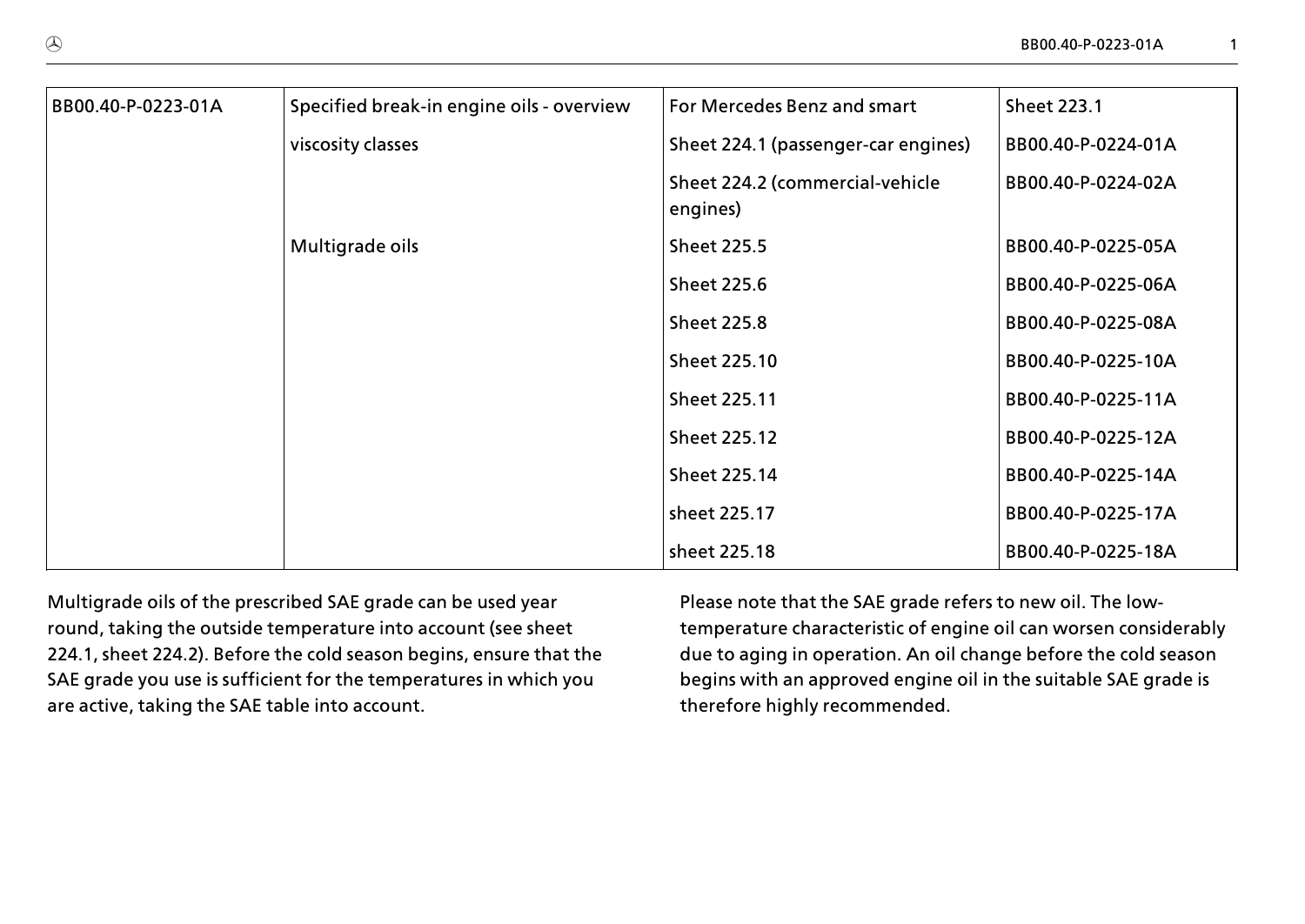**Passenger vehicle engines,**

**Commercial vehicle engines from the passenger car division, Industrial engines from the passenger car sector (BR 100, BR 200, BR 600)**

| <b>MB Specifications for Operating Fluids sheet</b><br><b>MB Working Title</b> | 225.5<br><b>Sirius</b>   | 225.6<br><b>Topas</b>    | 225.8<br>Sapphir<br>e | 225.10<br><b>Diamon</b><br>d | 225.11<br>Opal  | 225.12<br>Garnet | 225.14<br><b>Tourmali</b><br>ne | 225.17<br><b>Azurit</b> | 225.18<br>Chalcedon |
|--------------------------------------------------------------------------------|--------------------------|--------------------------|-----------------------|------------------------------|-----------------|------------------|---------------------------------|-------------------------|---------------------|
|                                                                                | Multi-<br>grade          | Multi-<br>grade          | Multi-<br>grade       | Multi-<br>grade              | Multi-<br>grade | Multi-<br>grade  | Multi-<br>grade                 | Multi-<br>grade         | Multi-<br>grade     |
| <b>Gasoline engines</b>                                                        |                          |                          |                       |                              |                 |                  |                                 |                         |                     |
| M 266, 271 (Repo + EVO), 272, 273, 275, 276,<br>278                            |                          |                          |                       |                              |                 |                  |                                 |                         |                     |
| AMG engines and M 285 (Maybach) 3.)                                            | $\overline{\phantom{0}}$ | $\overline{\phantom{m}}$ |                       |                              | -               |                  |                                 | —                       |                     |
| <b>Diesel engines</b><br>in vehicles without particulate filter (DPF)          |                          |                          |                       |                              |                 |                  |                                 |                         |                     |
| OM 611, 612 in BR 9xx (Sprinter)                                               | -                        | O(1.)                    | $\bullet$ 3.)         |                              | -               |                  |                                 | -                       |                     |
| OM 640, 646                                                                    | -                        | -                        |                       |                              | -               |                  |                                 | —                       |                     |
| OM 642, 651                                                                    |                          |                          |                       |                              |                 |                  |                                 | ●                       |                     |
| OM 646 in model series 639                                                     |                          | O <sub>1</sub>           |                       |                              |                 |                  |                                 | —                       |                     |
| in vehicles with particulate filters (DPF)                                     |                          |                          |                       |                              |                 |                  |                                 |                         |                     |
| OM 629                                                                         |                          |                          |                       |                              |                 | $\circ$          |                                 |                         |                     |
| OM 640, 646, 660                                                               |                          |                          |                       |                              |                 |                  |                                 |                         |                     |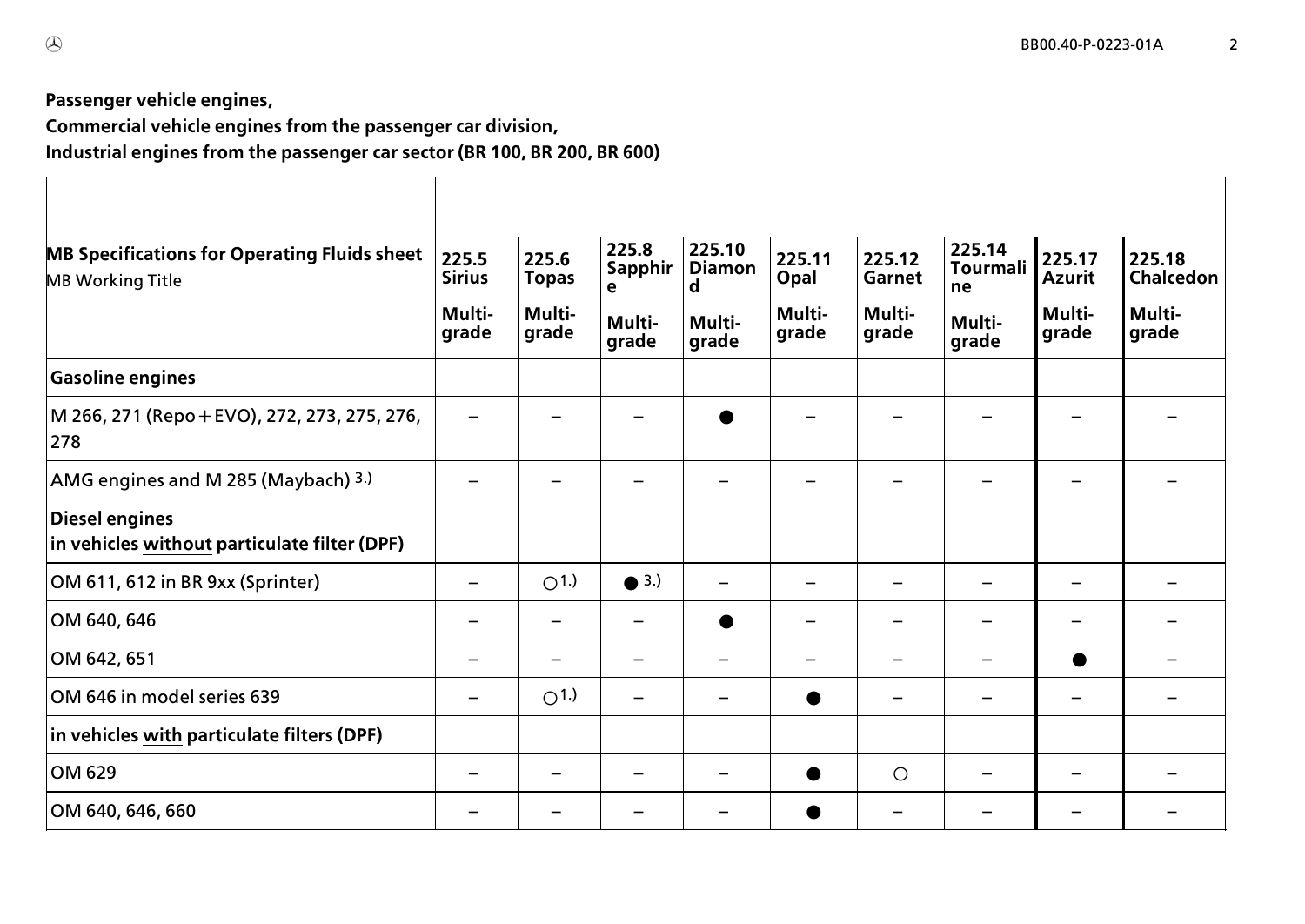| <b>MB Specifications for Operating Fluids sheet</b><br><b>MB Working Title</b> | 225.5<br><b>Sirius</b><br>Multi-<br>grade | 225.6<br><b>Topas</b><br>Multi-<br>grade | 225.8<br><b>Sapphir</b><br>е<br>Multi-<br>grade | 225.10<br><b>Diamon</b><br>a<br>Multi-<br>grade | 225.11<br>Opal<br>Multi-<br>grade | 225.12<br><b>Garnet</b><br>Multi-<br>grade | 225.14<br>Tourmali<br>ne<br>Multi-<br>grade | 225.17<br><b>Azurit</b><br>Multi-<br>grade | 225.18<br><b>Chalcedon</b><br>Multi-<br> grade |
|--------------------------------------------------------------------------------|-------------------------------------------|------------------------------------------|-------------------------------------------------|-------------------------------------------------|-----------------------------------|--------------------------------------------|---------------------------------------------|--------------------------------------------|------------------------------------------------|
| OM 642, 651                                                                    |                                           |                                          |                                                 |                                                 |                                   |                                            |                                             | $\bullet$                                  |                                                |
| OM 646 in BR 639 and BR 906                                                    |                                           |                                          |                                                 |                                                 |                                   |                                            |                                             |                                            |                                                |
| OM 660 (EU3/EU4 with non-regulated DPF)                                        |                                           |                                          |                                                 |                                                 |                                   |                                            |                                             |                                            |                                                |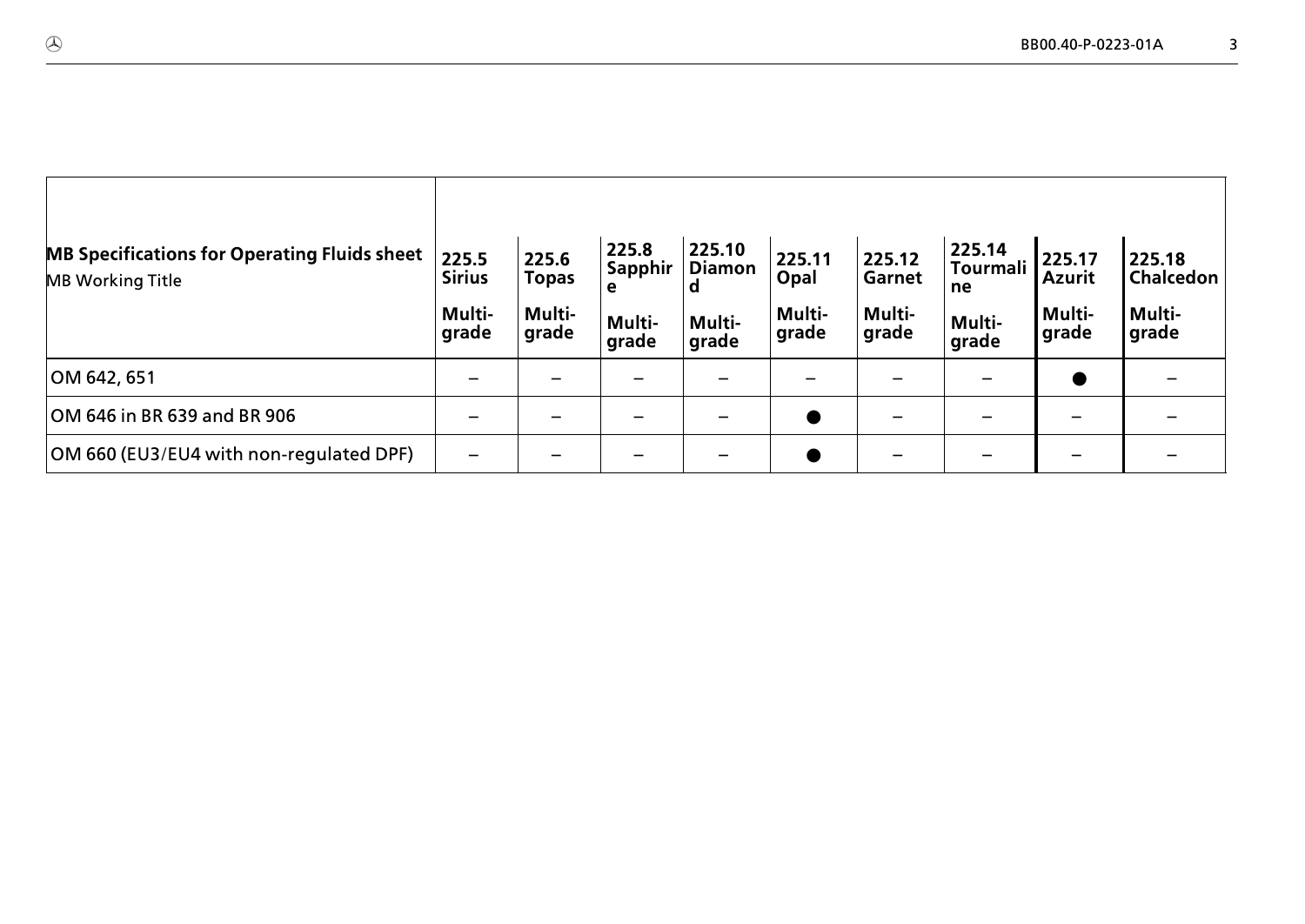## **Commercial vehicles engines**

**Industrial engines from the commercial vehicle sector (BR 300, BR 400, BR 500, BR 900)**

| <b>MB Specifications for Operating Fluids sheet</b>                            | 225.5<br>Multi-<br>grade | 225.6<br>Multi-<br>grade | 225.8<br>Multi-<br>grade | 225.10<br>Multi-<br>grade | 225.11<br>Multi-<br>grade | 225.12<br>Multi-<br>grade | 225.14<br>Multi-<br>grade | 225.17<br><b>Multi-</b><br><b>grade</b> | 225.18<br>Multi-<br>grade |
|--------------------------------------------------------------------------------|--------------------------|--------------------------|--------------------------|---------------------------|---------------------------|---------------------------|---------------------------|-----------------------------------------|---------------------------|
| Diesel engines<br>Commercial vehicles and buses without<br>particulate filters |                          |                          |                          |                           |                           |                           |                           |                                         |                           |
| BR 300, BR 400 except OM 457, OM 460                                           | O <sub>2</sub>           | $\bullet$                |                          |                           |                           |                           |                           |                                         |                           |
| BR 900, BR 500 and OM 457, OM 460                                              |                          | $\bullet$                |                          |                           |                           |                           |                           |                                         |                           |
| in commercial vehicles and buses with<br>particulate filter                    |                          |                          |                          |                           |                           |                           |                           |                                         |                           |
| BR 900, BR 500 and OM 457, OM 460                                              |                          |                          |                          |                           |                           |                           |                           |                                         |                           |
| OM 471                                                                         |                          |                          |                          |                           |                           |                           |                           |                                         |                           |